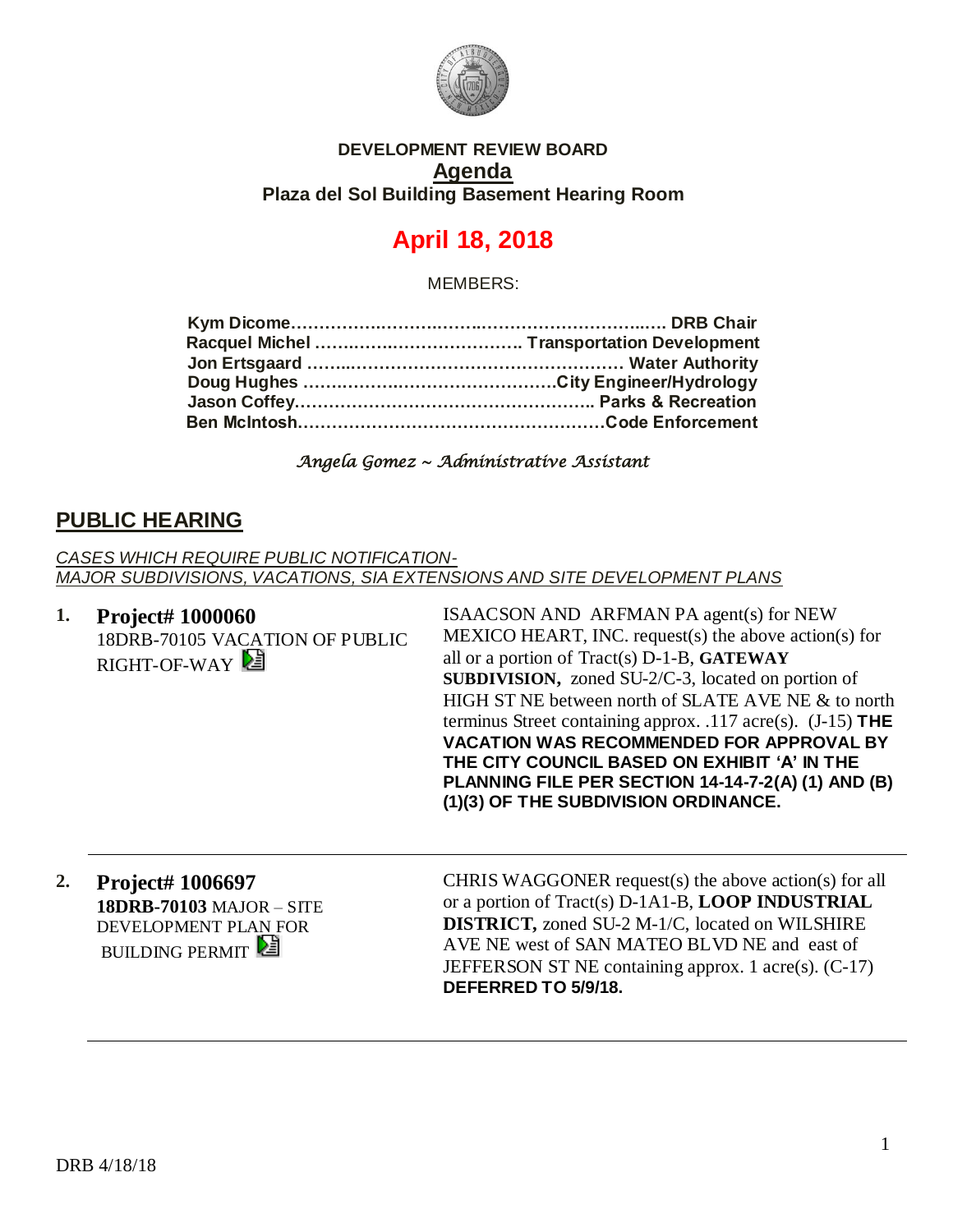**3. Project# 1010675 18DRB-70112** MAJOR - SITE DEVELOPMENT PLAN FOR **BUILDING PERMIT** 

RESPEC agent(s) for PRESBYTERIAN MEDICAL/ GROUP request(s) the above action(s) for all or a portion of Lot(s) 1-5, **PASEO MARKETPLACE,** zoned SU-2 C-1 OR SU-2 RC, located on PASEO DEL NORTE NE and SAN PEDRO DR NE containing approximately 2.66 acre(s). (D-18) **DEFERRED TO 5/2/18.**

#### **4. Project# 1011527 18DRB-70106** VACATION OF PUBLIC EASEMENT **18DRB-70107** SIDEWALK WAIVER **18DRB-70108** SUBDN DESIGN VARIANCE FROM MIN DPM STDS **18DRB-70109** MINOR - TEMP DEFERRAL OF SIDEWALK CONSTRUCTION **18DRB-70110** MAJOR - SITE DEVELOPMENT PLAN FOR BUILDING PERMIT **18DRB-70111** MAJOR - PRELIMINARY PLAT APPROVAL

BOHANNAN HUSTON INC agent(s) for PULTE GROUP request(s) the above action(s) for all or a portion of  $Lot(s)$  7-10 AND 23-26, Tract(s) A, **NORTH ALBUQUERQUE ACRES Unit(s) B,** zoned SU-2/IP/NC, located on north of SIGNAL AVE NE and south of ALAMEDA between SAN PEDRO DR NE and LOUISIANA BLVD NE containing approximately 6.7 acre(s). (C-18) **DEFERRED TO 5/2/18.** 

# **MINOR CASES**

*SITE DEVELOPMENT PLANS (EPC FINAL SIGN-OFF) AMENDED PLANS AND MASTER DEVELOPMENT PLANS (CITY COUNCIL FINAL SIGN-OFF)*

**5. Project# 1008830 18DRB-70118** AMENDED SITE DEVELOPMENT PLAN **(11EPC-40073)** 

THE GROUP agent(s) for NAZISH LLC request(s) the above action(s) for all or a portion of Tract(s) 3E, **TOWN OF ATRISCO GRANT Unit(s) A,** zoned SU-1 for C-2 Uses and Campground, excluding Package Liquor Sales, located on VOLCANO RD NW between 98TH NW ST and 102ND ST NW containing approximately 5.8 acre(s). (K-8) *[deferred from 4/11/18]* **DEFERRED TO 5/2/18.** 

**6. Project# 1011573 18DRB-70114** MINOR - SITE DEVELOPMENT PLAN FOR BUILDING PERMIT<sup>[24]</sup>

VITALITY WORKS request(s) the above action(s) for all or a portion of Lot(s) 1, Block(s) 0, **ATRISCO BUSINESS PARK UNIT 2,** zoned SU-1For Planned Industrial Park, located on BLUEWATER RD NW between OLIVER ROSS DR NW and UNSER BLVD NW containing approximately 20 acre(s). (K-10) *[deferred from 4/11/18]* **DEFERRED TO 5/2/18.**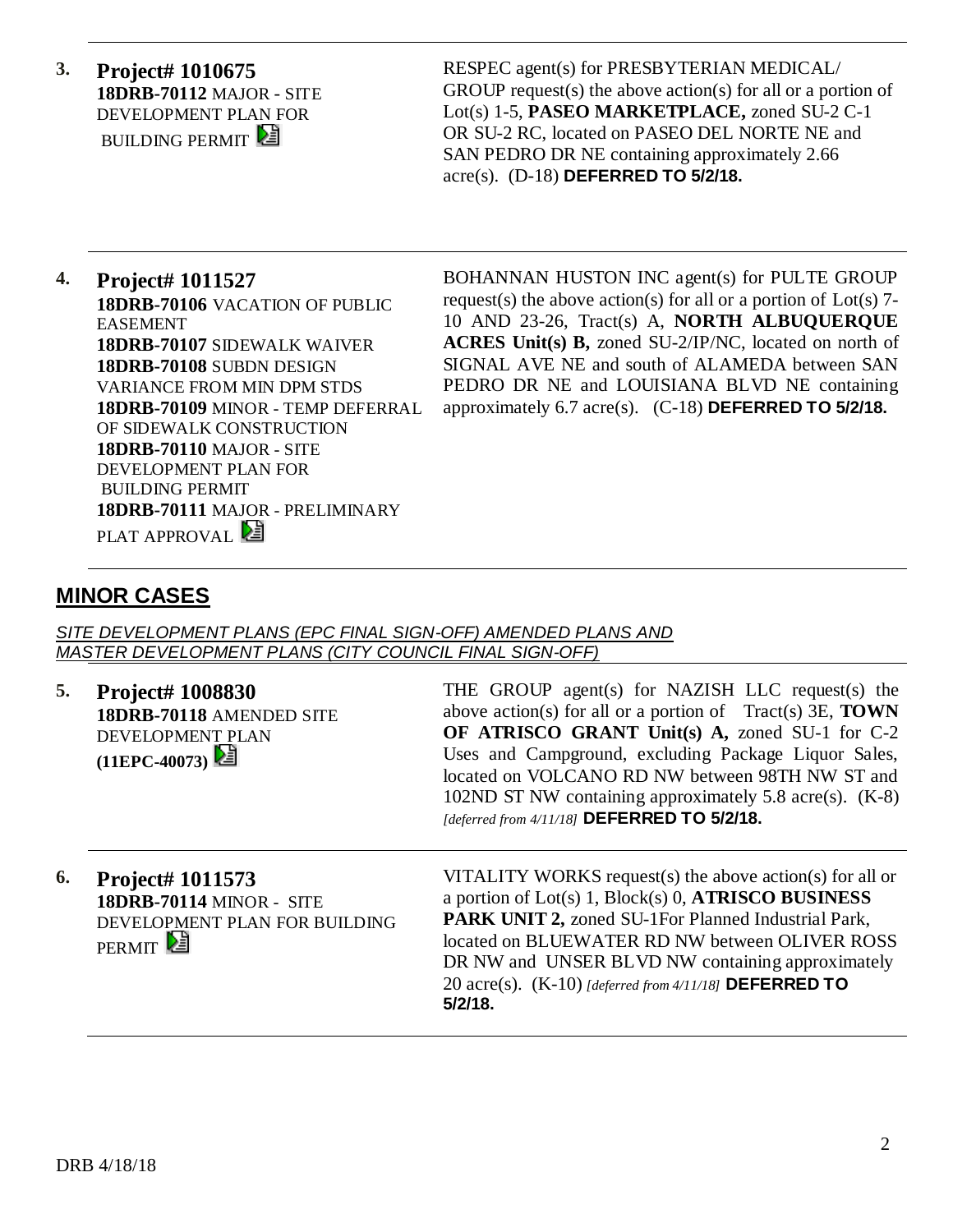**7. Project# 1011435 18DRB-70024** EPC APPROVED SITE DEVELOPMENT PLAN FOR BUILDING PERMIT **(17EPC-40059)** 

SCOTT ANDERSON agent(s) for KEITH GRIEGO request(s) the above action(s) for all or a portion of Lot(s) A-1-A, **FINELAND DEVELOPMENT,** zoned SU-1 for C-1 Uses, located on CROWN RD NW and FINELAND DR NW containing approximately 1.2 acre(s).  $(A-11)$ *[deferred from 4/11/18]* **DEFERRED TO 4/25/18.**

### *MINOR PLATS, FINAL (MAJOR) PLATS, AMENDED PLATS AND PLANS*

| 8.  | <b>Project# 1011507</b><br>18DRB-70122 MINOR - PRELIMINARY/<br>FINAL PLAT APPROVAL                                                                                                       | CARTESIAN SURVEYS INC agent(s) for SARAH COBB<br>request(s) the above action(s) for all or a portion of $Lot(s)$<br>10 AND 11, Block(s) B, LUKE SUBDIVISION, zoned<br>RA-2, located on CHEROKEE RD NW BETWEEN SAN<br>ISIDRO ST NW AND RIO GRANDE BLVD NW<br>containing approximately .5417 acre(s). $(G-13)$ THE<br>PRELIMINARY/FINAL PLAT WAS APPROVED WITH<br>FINAL SIGN OFF DELEGATED TO TRANSPORTATION<br>AND TO PLANNING.                  |
|-----|------------------------------------------------------------------------------------------------------------------------------------------------------------------------------------------|-------------------------------------------------------------------------------------------------------------------------------------------------------------------------------------------------------------------------------------------------------------------------------------------------------------------------------------------------------------------------------------------------------------------------------------------------|
| 9.  | Project# 1002739<br>18DRB-70002 - AMENDED SITE PLAN for<br><b>SUBDIVISION</b><br>18DRB-70003 - AMENDMENT TO<br>PRELIMINARY PLAT<br>18DRB-70004 - TEMPORARY DEFERRAL<br>of SIDEWALK CONST | MARK GOODWIN AND ASSOCIATES, P.A. agent(s) for<br>KB HOME NEW MEXICO, INC request(s) the above<br>$action(s)$ for all or a portion of $Lot(s)$ 4 AND 6,<br>HERITAGE TRAILS Unit(s) 4, zoned R-LT/R-D, located<br>on COLOBEL AVE SW between IRONSTONE ST SW and<br>PITOCHE PL SW containing approx. 84.9303 acre(s). (N-<br>8) [deferred from 3/14/18. 3/21/18, 4/4/18, 4/11/18] DEFERRED TO<br>4/25/18.                                         |
| 10. | <b>Project#1000111</b><br>18DRB-70097 MINOR - PRELIMINARY/<br>FINAL PLAT APPROVAL                                                                                                        | SANDIA LAND SURVEYING LLC agent(s) for<br>NEATHERWOOD PARTHERS request(s) the above<br>$action(s)$ for all or a portion of Tract(s) B, $ALTURA$<br><b>COMPLEX, zoned SU-1 for O-1 Uses and SU-1 PRD and</b><br>Office Development, located on 4101 INDIAN SCHOOL<br>RD NE between CARLISLE BLVD NE and<br>WASHINGTON ST NE containing approximately 6.967<br>acre(s). $(H-17)$ [deferred from 4/4/18, 4/11/18] <b>INDEFINITELY</b><br>DEFERRED. |